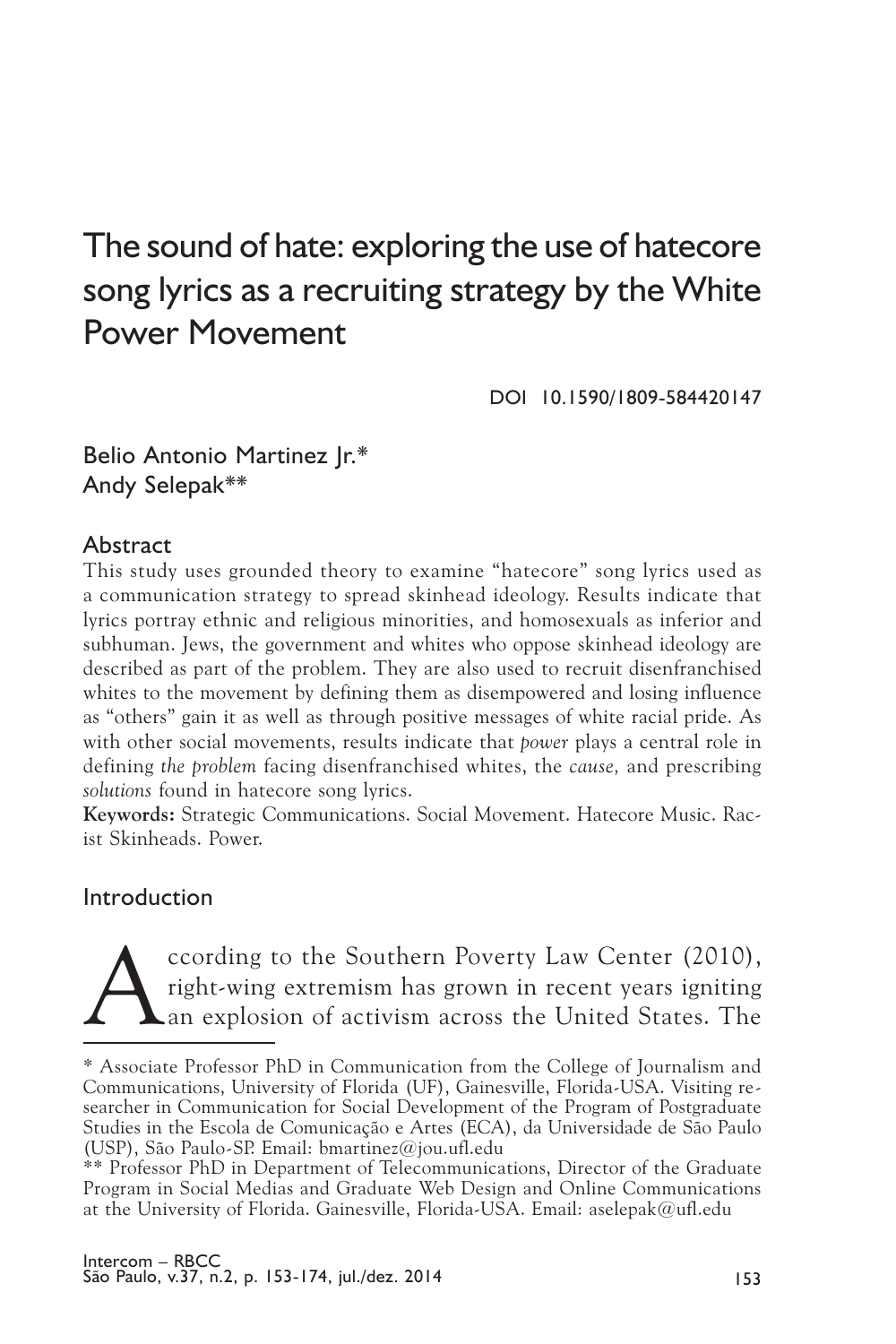Southern Poverty Law Center (SPLC) contends, the increase in right-wing anger by pockets of white America has been caused by "racial changes in the population demographics, soaring public debt and the terrible economy… and an array of initiatives by the relatively liberal Obama Administration that are seen as 'socialist' or even 'fascist'" (SPLC, 2010, p.41). As these concerns grow and as whites fear becoming a minority in the United States, other fears over the erosion of white privilege and power has created an environment where racist movements are gaining strength as institutionalized White Power erodes (BECKER; JIPSON; KATZ, 2001), leading to an increasing number of whites joining racist organizations as they see their dominant position in society as fading. By the year 2011 right wing hate groups had reached an all time high of 1,018 in the United States (SPLC, 2013).

One extremist group that has been growing are racist skinheads. Racist skinheads are transient groups and often difficult to track, but according to the SPLC, in 2007, there were 90 skinhead groups in the United States operating in 26 states, up from 78 in 2006 (2008). By 2008, the SPLC reports that number had risen again to 98 (2009). By 2009, the SPLC reports the number had once again increased to 122 groups operating in 33 states (2010), and a number were "arrested in alleged plots to assassinate the nation's first black president" (2010, p.42).

Skinhead groups are typically made up of young white males, bound together through a culture of White Power music, violence and hatred of minorities and homosexuals (Blee, 1998). Recruitment campaigns by skinhead groups often occur at White Power music festivals, where large numbers of young whites gather to listen to "hatecore music" (Resistance, 2009). The hatecore music at these shows appeals to "young people's propensity to rebel" and makes these shows a valuable communication strategy for recruitment (BOSTDORFF, 2004, p.354).

Individuals who become involved in white extremist groups like the Skinhead Movement often do so in response to efforts to promote tolerance and diversity at the expense of white privileges (Schafer, 2002). Blazak continues that this occurs because as so-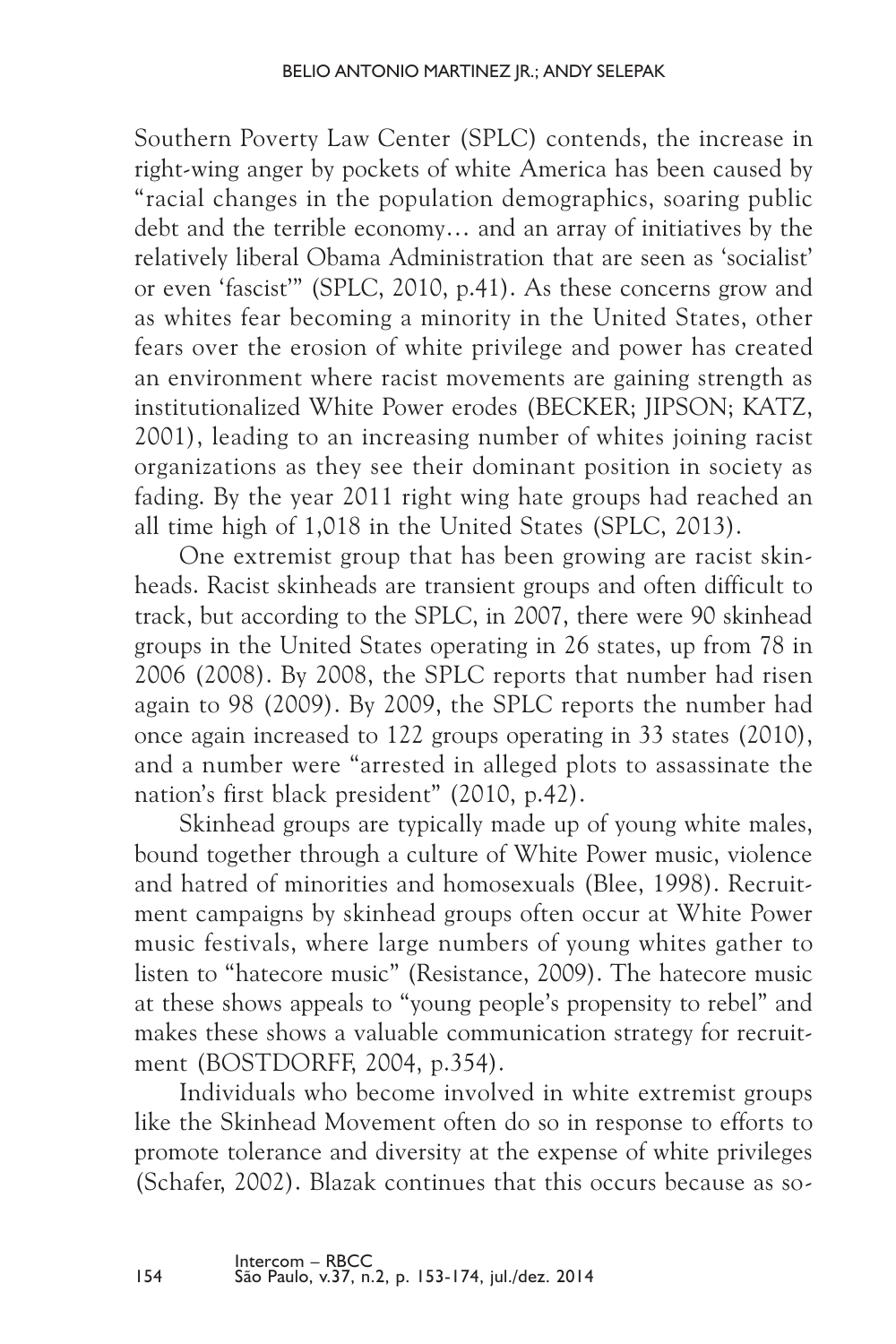#### The sound of hate: exploring the use of hatecore song lyrics as a recruiting strategy by the White Power Movement

ciety corrects previous "power imbalances that have given certain categories privilege, straight, White men will feel threatened. No one likes to lose privileges of power" (2001, p.998). In addition to the erosion of white dominance in society, economic, political and social struggles can also lead to an increase in racist activities. Competitions for power and jobs, and threats to culture, lead to increased hostility, and in the United States this historically has led to increased participation in racist movements (MALOTT; CARROLL-MIRANDA, 2003). Bostdorff adds that recent research has found that "many men today, especially white, heterosexual, working class men, feel a greater sense of powerlessness" and a "feeling of being under siege," from "social changes such as the wider acceptance of interracial marriage, non-Christian religions, and homosexuality" which drives the need to join organizations like the skinheads (2004, p.350).

This study builds on previous research by Martinez and Selepak (2013) that examined Skinhead song lyrics by the hatecore group the Angry Aryans. The study by Martinez and Selepak (2013) investigated the extent to which the song lyrics by the single band, the Angry Aryans, reinforced the ideas of white superiority, recruited new members to the Skinhead Movement, advocated violence, and examined skinhead perceptions' of the fate of their movement. The current study builds on that research through an international examination of skinhead song lyrics of the top selling hatecore albums from the racist music Web site, Resistance Records.

## Literature review

Skinheads began as a social movement in the United Kingdom in the late 1960s in response to economic conditions, worker exploitation, and the culture of hippies (BLAZAK, 2001; MALOTT; CARROLL-MIRANDA, 2003). According to Eyerman (2002), skinheads emerged as part of the English punk music scene, which began at a time of conservative political reaction to the liberal social movements of the day and an economic crisis in the United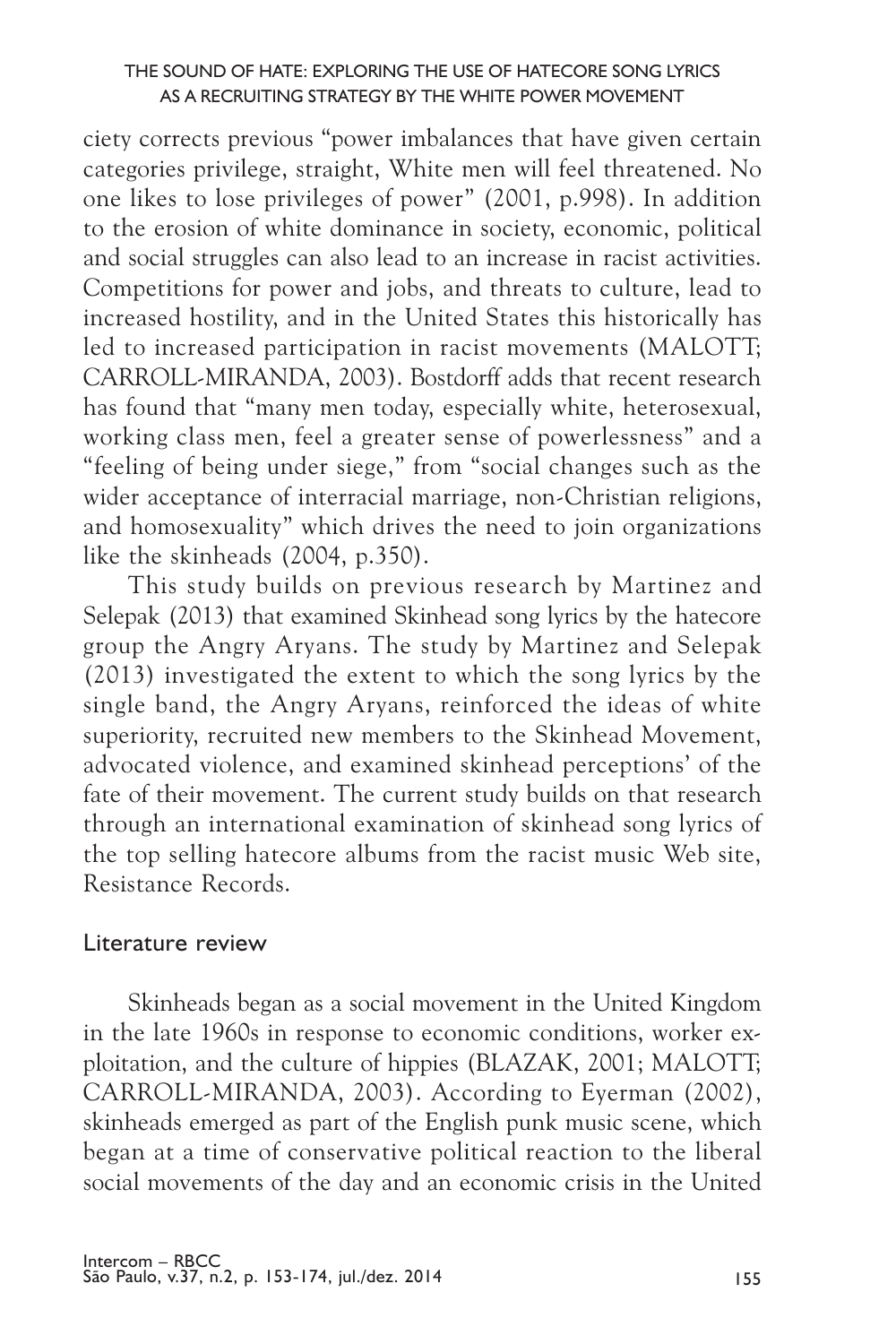Kingdom. By the end of the 1970s, racist rock music in the United Kingdom became connected to extreme right political parties and a force to build a broader white power movement (CORTE; Edwards, 2008).

The Skinhead Movement idealized working class communities and opposed the "moral decay and commercialization of the dominant culture" (EYERMAN, 2002, p.456). Shaved heads and aggressive behavior came to symbolize skinhead opposition to the hippie movement, which was perceived as not contributing to society (EYERMAN, 2002; HAENFLER, 2004). Skinheads embraced the working-class uniform of "heavy boots, closecropped hair, Levi jeans, plain shirts, and braces (suspenders)" (HAENFLER, 2004, p.411). For racist groups like skinheads, music, clothing, style, ritual and performance are essential to recruit new members and maintain commitment from current members (BLEE, 2007). According to Haenfler, these reflect a social movement's reaction to the mainstream culture (2004). These cultural features and collective behavior create a sense of community necessary to convince members and potential members their ideas are valid in order to create a successful movement around those ideas (BLEE, 2007).

In the United States, skinheads and skinhead music, appeared in reaction to the American punk scene, but it was not until the mid-1980s when they began to be recruited by racist organizations including the White Aryan Resistance (WAR) founded by Tom Metzger in 1983 (Blazak, 2001; Becker et al. 2001). By the late 1980s, hundreds of acts of violence were attributed to skinhead groups (BLAZAK, 2001). Although skinheads use violence and intimidation to gain power over their opponents and induce fear in their enemies (BLEE, 1998), they also engage in various other activities and tactics to combat what they perceive is a corrupted culture where whites are being oppressed.

Skinheads maintain relatively small numbers, and therefore most are involved in recruiting activities. Members distribute flyers at local schools and rock clubs, and stage violent confrontations at music shows to raise visibility (BLAZAK, 2001). White Power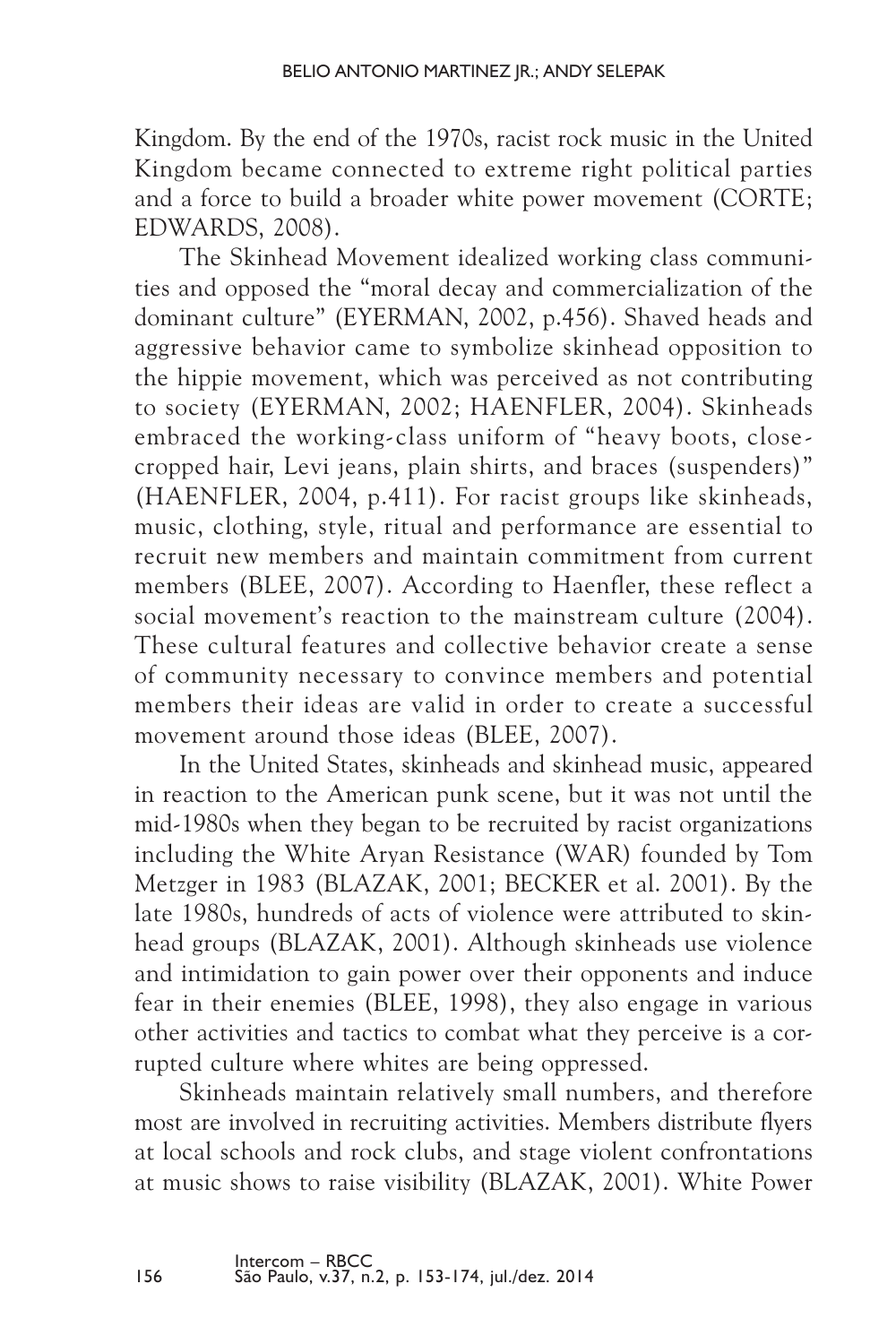music and concerts have become a powerful tool within the Skinhead Movement to recruit and project the group's power to others.

# Skinhead Social Movements

Social movements and collective action occur when groups perceive unjust inequality directed towards them, preventing them access to resources, and become motivated to confront those responsible, often with anger (VAN ZOMEREN et al., 2008). According to Whitsel, researchers use post-World War II social movement theories to hypothesize the causes of fascist-style groups and extremist movements (2001, p.97). The causes of extremist movements include a "group's psychological estrangement from the environing social order," status displacement where a group's "perceived dispossession leads to extremist activism," and "declines in the country's economic cycle" (WHITSEL, 2001, p.97).

Blee argues that most research today on social movements have focused on groups with a progressive agenda or a desire to advance social equality (2007). Extremist organizations, as a form of social movement, however, advance a non-progressive agenda and are often overlooked within social movement research. But, extremist social movements have had a tremendous impact on history, and according to Becker et al., white racialist movements "have been and continue to become active social forces in American society" (2001, p.428).

In the Skinhead Movement, members view themselves as soldiers in a race war (MALOTT; CARROLL-MIRANDA, 2003). Within the skinhead movement, violence is a political and racial strategy, used as a dramatic organizing framework for action (BLEE, 1998). American skinhead ideology is based on white supremacy and the belief in an inevitable race war in the United States, which will end with an all-white homeland (BLAZAK, 2001; BLEE, 1998; WHITSEL, 2001). To accomplish this goal, skinheads believe America, or at least part of America for an all-white homeland, must be ethnically cleansed of all enemies including non-whites and white race traitors (BLAZAK, 2001).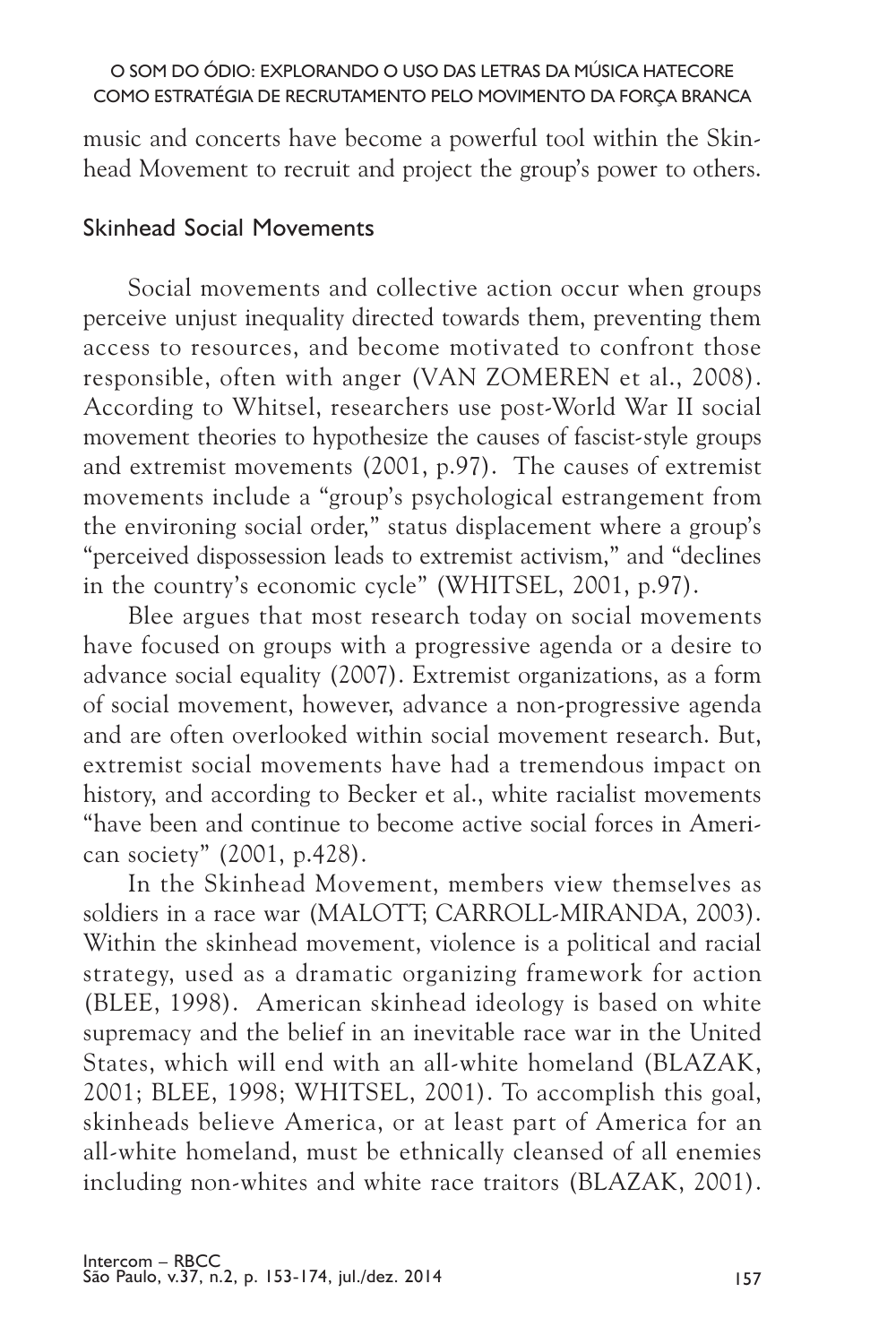White race traitors are whites that do not support an all-white state or who marry and have children outside of their race.

To speed along the racial polarization of the United States, skinheads believe violence and terrorist attacks against minorities and representatives of the government are essential to start the race war (BLAZAK, 2001). In order to do so, skinheads often advocate violence and have rallied behind the slogan "RaHoWa" or Racial Holy War (ARENA; ARRIGO, 2005, p.492). As Adams and Roscigno argue, "Neo-Nazi organizations are generally distrustful of the government," and "Through this delegitimization of the government, a call for revolution and the creation of a new, presumably 'better,' governing structure becomes a central goal and focus of action" (2005, p.771). Skinheads are taught the "United States is manipulated by foreign Jewish interests collectively known as the Zionist Occupation Government (ZOG)" (Blazak, 2001, p.989). ZOG is also described as a "purported Israeli-controlled American government" (LEVIN, 2002, p.962), and "an elite Jewish domination and control of the United States, especially through mass media news and entertainment" (Duffy, 2003, p.297). Skinheads also take stands against cultural issues like abortion and multiculturalism. Multiculturalism is threatening to the skinhead movement "because it promotes the notion of equality across cultural and racial borders" (ADAMS; ROSCIGNO, 2005, p.770).

Those attracted to the Skinhead Movement are often resentful of a changing society they perceive as against whites (BLAZAK, 2001). Skinheads perceive a "racist double standard" where whites are "'made to feel guilty and hateful' for loving their own people and culture" (Duffy, 2003, p.296). Feelings of anger over missed or blocked opportunities, or being victimized or marginalized by society, and an unfair economic system leads to anti-social behavior where crime and violence are seen as a corrective action against perceived injustices (BLAZAK, 2001; DUFFY, 2003; VAN ZOMEREN et al., 2008). But, along with hostility and anger, racist groups also infuse in their members a sense of pride and power (BLEE, 2007).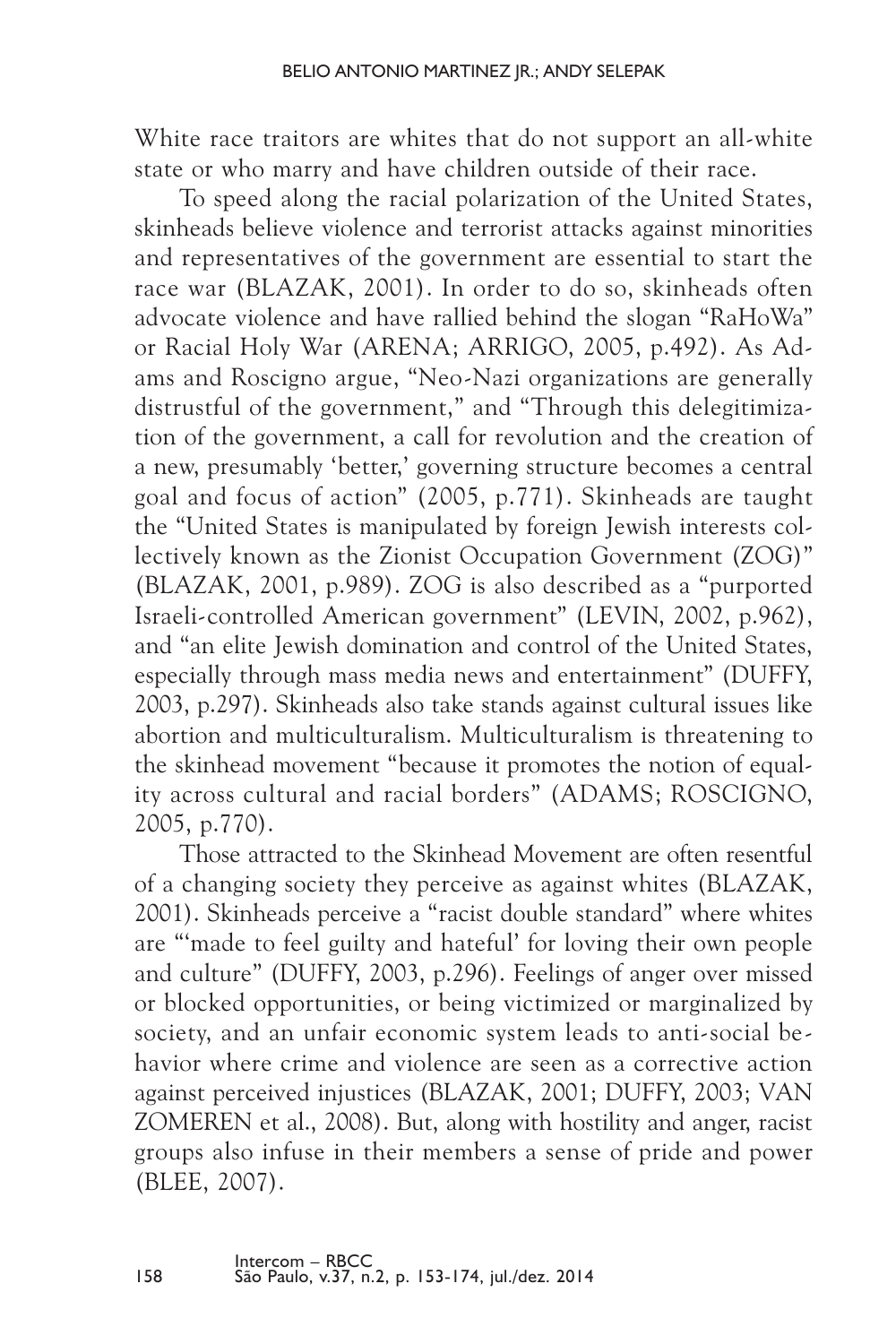## The Role of "Power"

Power as defined by Melkote and Steeves (2001) is a type of control over meaningful relationships. These relationships come in four forms, "power over (controlling power); power to (generate new possibilities without domination); power with (collective power, power created by group process); and power from within (spiritual strength that inspires and energizes others)" (MELKOTE; STEVES, 2001, p.36). Thus, empowerment is the "building and exercise of power for social change," and is defined by the process in which individuals and organizations gain control over social and economic conditions, participation in their communities, and control over their own stories and histories (MELKOTE; STEVES, 2001, p.37). As Melkote and Steves continue, a group's empowerment comes through having a viable organization with which to achieve power, political mobilization, consciousness raising, and the ability to educate others of the problems and inequities in society (2001, p.201).

Social movements rooted in group empowerment, and the realization of a group objective, create a framework for interpreting the actions and interests of others (MARABLE, 1993). When segments of the population no longer believe the government and economic system can alleviate suffering, feel alienated and disenfranchised, and refuse to participate in the dominant culture of society, social movements begin (MALOTT; CARROLL-MIRANDA, 2003; Schafer, 2002; van Zomeren; Postmes; Spears, 2008). Individuals become engaged in collective action and social movements when they believe it will accomplish their goals and influence society to redress perceived disadvantages and oppression within society (VAN ZOMEREN et al., 2008).

Organizations seeking power, however, have limited capabilities to communicate with members and potential members, because of government and corporate controlled media (Mel-KOTE: STEEVES, 2001). Social movements therefore must use new and alternative technologies, media outlets, and forms of communication such as the Internet, art, and music (ADAMS;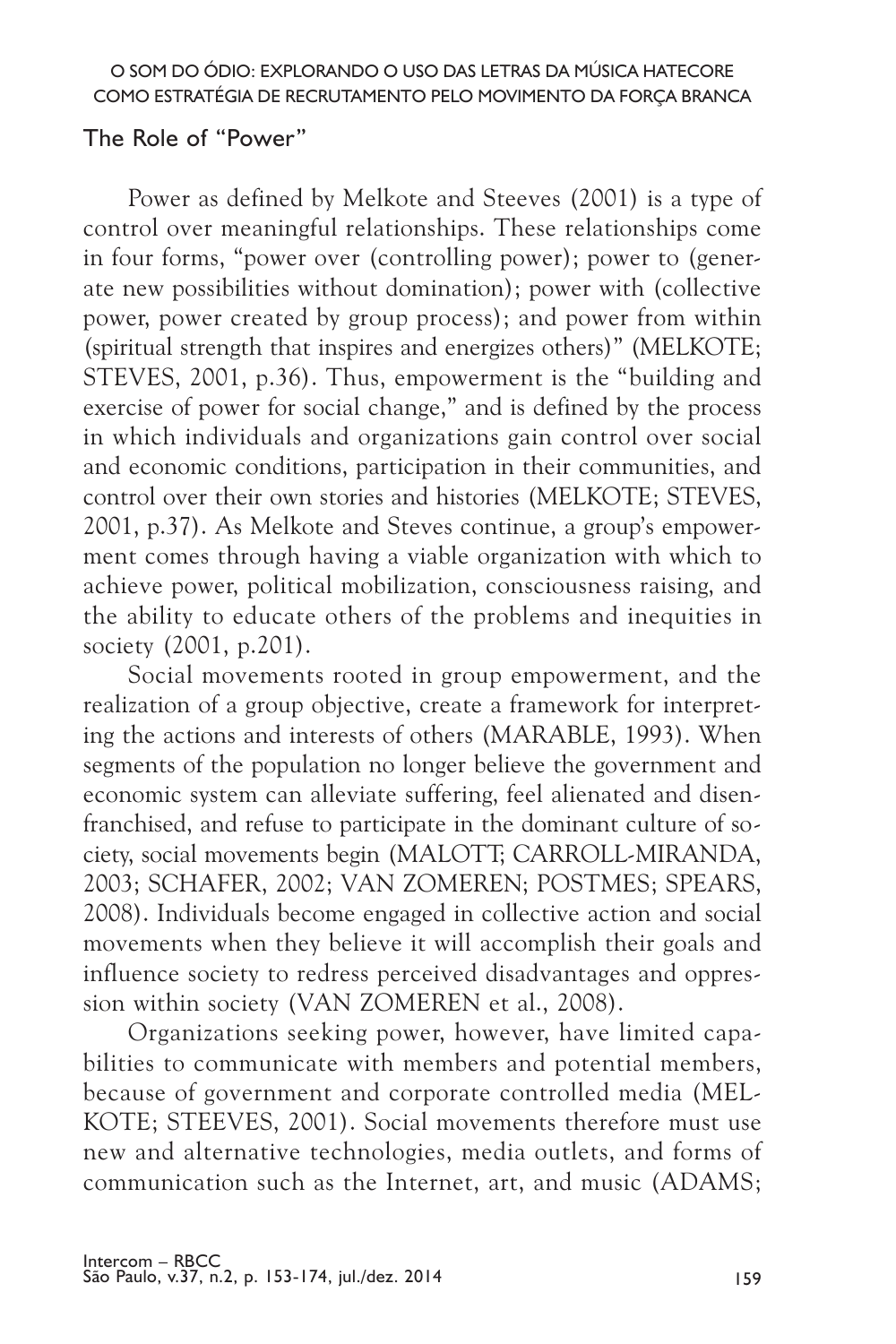Roscigno, 2005; Duffy, 2003; Eyerman, 2002). Corte and Edwards argue that while music, art, and film are given "a secondary status analytically compared to more tangible social and political movement productions like protests," that they play an important role in cultivating a collective identity and building social movements (2008, p.5).

## The Music of the Skinhead Movement

Skinhead music is a combination of ska, punk and hard rock that is loud and aggressive (EYERMAN, 2002). Under the theory of representation, however, music can "counter the negative image portrayed in the dominant popular culture" (EYERMAN, 2002, p.445). Music is a framing device through which the ideals of the movement can be expressed as the music and lyrics act as an effective means to propagate the beliefs of the movement (CORTE; EDWARDS, 2008). The music is both personal and collective and reaches an audience's emotions with "the potential to penetrate lives more deeply and steadily," as "Lyrics can be memorized and sung" individually or collectively at concerts (CORTE; EDWARDS, 2008, p.9). White Power music therefore can plant the idea of white superiority and racial inferiority in the minds of those who listen and influence violent future interactions with those targeted in the messages and lyrics (DUFFY, 2003; SCHAFER, 2002).

Eyerman argues that music is central to getting the message out, recruiting, and creating a collective identity for skinheads (2002). Individuals participate in the ideology of the group by listening to the music live or listening anonymously on the Internet (EYERMAN, 2002). Skinhead music becomes the first step toward increased contact and more committed involvement, and with its style of group singing, shouting, and active participation, skinhead music creates strong emotional links between the individual and the group (EYERMAN, 2002).

Within the Skinhead Movement, face-to-face contact is important to create a collective experience, which can be achieved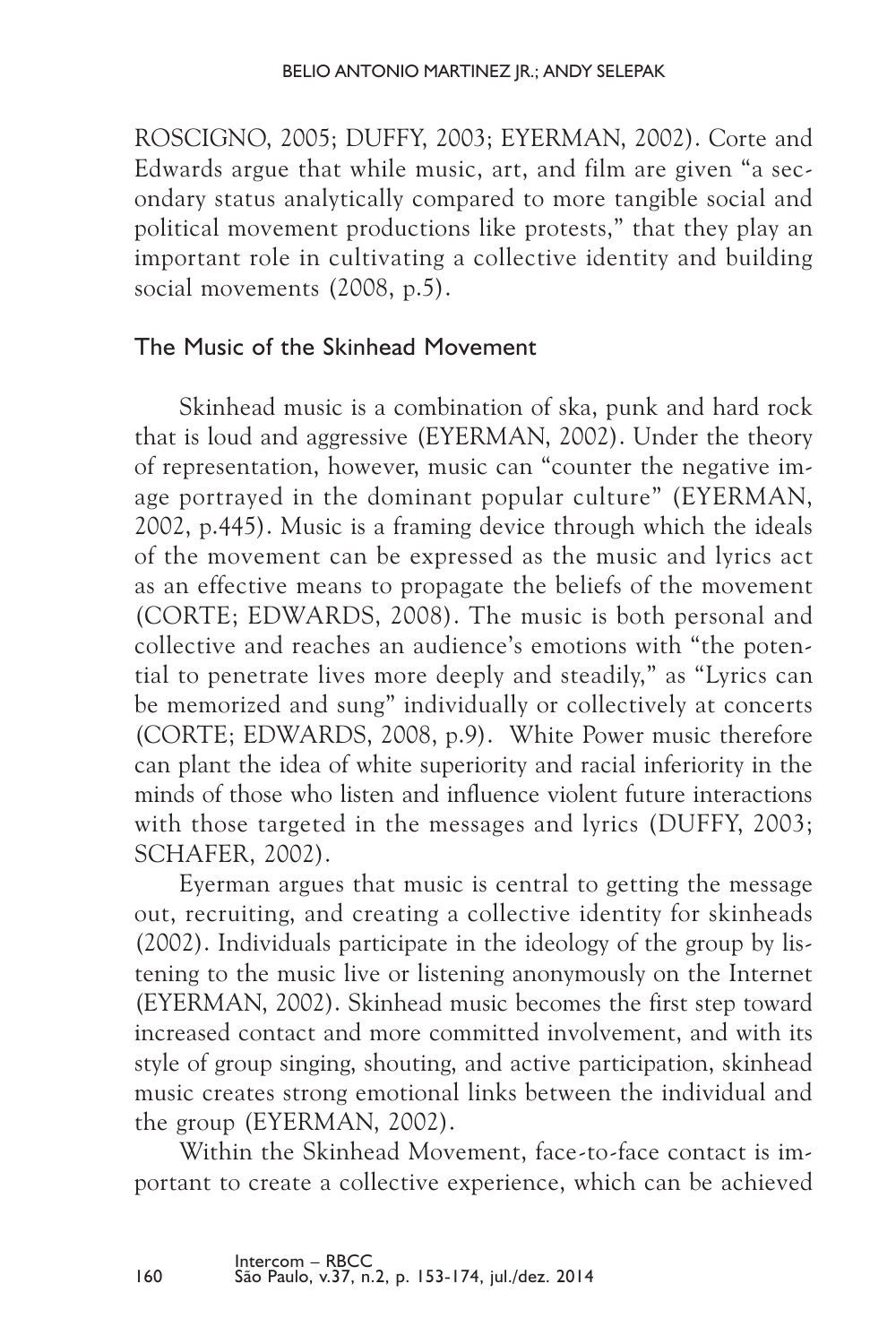through live performances of White Power music (SCHAFER, 2002). At skinhead shows, skinhead leaders present racist and ideological statements of the group's beliefs before and after shows and in between artists (CORTE; EDWARDS, 2008; EYERMAN, 2002). The music and performance attracts young people who might not be open to racist ideology but become desensitized to it from participating in the live events, including listening to the political speeches, through reciting the lyrics, and participating in the theatrics which can lead some to become more accepting of the racist messages presented (SCHAFER, 2002).

According to Schafer, "The desire to reach a younger audience and raise additional revenues was an impetus behind the National Alliance's decision to purchase Resistance Records in the winter of 1999-2000. Resistance Records… specializes in selling White Power music via the internet" (2002, p.78). In 2009 there were 24 Web sites that sold White Power music including Resistance Records located on the Web at resistance.com (The Southern Poverty Law Center, 2010). In the spring of 2009, the Resistance Web site offered nearly 800 hate music albums (Resistance, 2009). According to Zhou et al. (2005), Resistance Records was estimated to have about one-million-dollars in revenue in 2001. Corte and Edwards (2008) argue that the profits made from selling White Power and hatecore music provide extremist groups with a revenue stream to pursue more traditional extremist group activities.

To investigate how hatecore music lyrics reinforce efforts to recruit disenfranchised whites to the Skinhead Movement and reinforce skinhead values, the following research questions were explored in this study:

RQ1: How are minorities depicted in hatecore song lyrics?

RQ2: To what extent do hatecore lyrics promote violence towards others? RQ3: Who is described in hatecore song lyrics as a threat to whites and the Movement?

RQ4: How are whites encouraged to join the Skinhead Movement?

RQ5: What is seen as the end result if the Skinhead Movement fails?

RQ6: How is power manifested in hatecore song lyrics?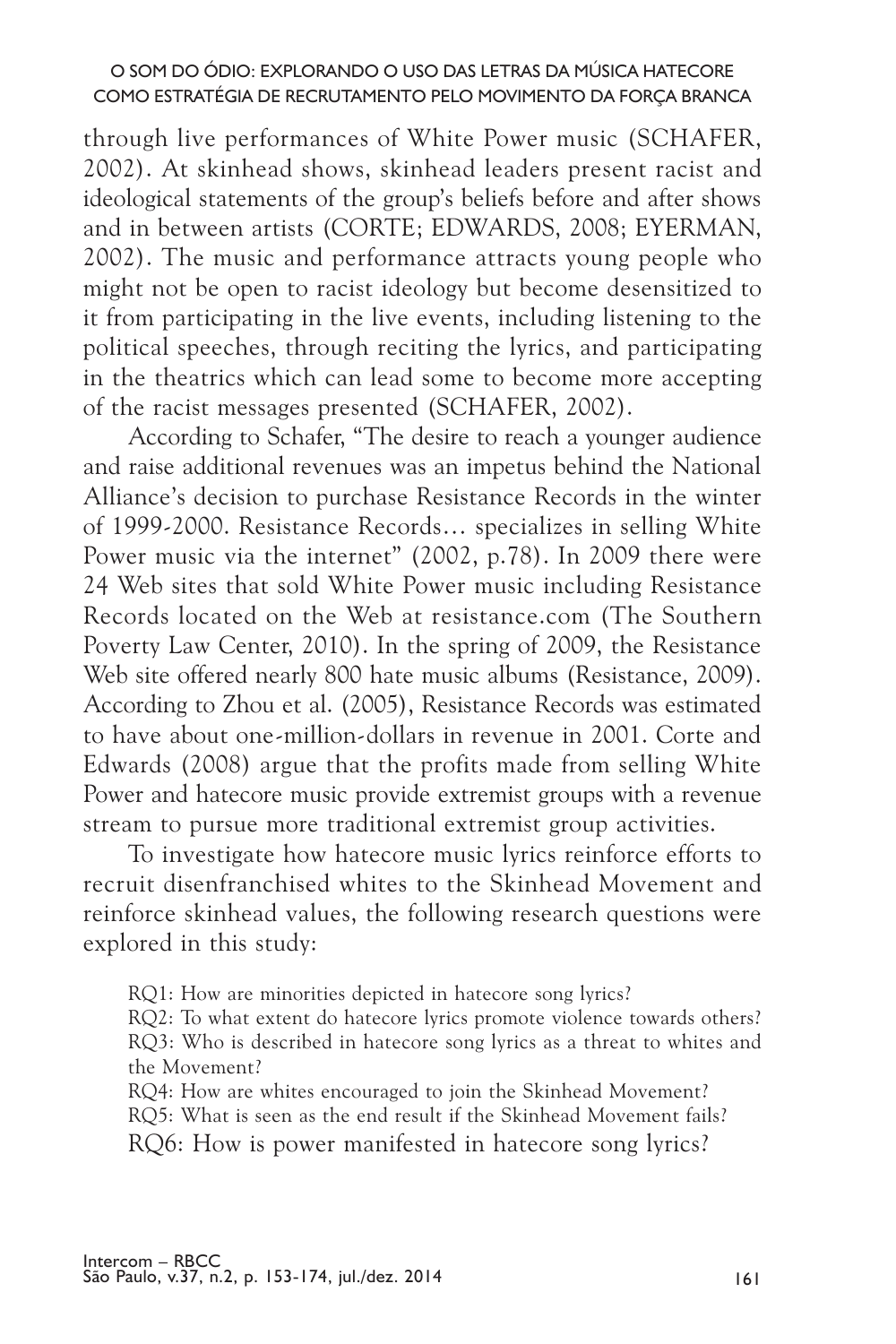# Method

In this study, skinhead music, and specifically hatecore song lyrics, are examined because of their widespread use as a communication strategy to recruit and indoctrinate listeners with White supremacist rhetoric. In addition, skinhead songs were examined because of their widespread availability on the Internet including on You Tube.

# Sample

A total of 128 songs were examined in this study. The sample includes songs from albums listed on the Resistance Records Web site's Top Ten Hatecore albums for September 2009 and January 2010.

Typically, finding lyrics to songs by mainstream artists is not difficult. An Internet search for a song generally leads to multiple Web sites where lyrics can be found. This is not true for White Power music. As an example, neither the Angry Aryans homepage nor the Resistance Records site included lyrics, only album covers and mp3 samples (Resistance, 2009). Instead, the lyrics to the songs from the Angry Aryan albums "Racially Motivated Violence" and "Too White For You" were found on the Serbian Blood and Honour skinhead site (Serbian Blood and Honour, n.d.). Finding the lyrics on the eleven albums in the sample required an extensive search on the Internet using multiple Web sites.

While these albums represent the top selling albums on the Resistance Web site in one genre - hatecore, they also represent a varied geographic array of bands. The Angry Aryans are from Detroit, Michigan, the Blue Eyed Devils are from Delaware, Teardown is from Philadelphia, Pennsylvania, and Force Fed Hate is from Haddam, Connecticut. In addition, while Nordic Thunder, Those Opposed, and the Insurgents are all American hatecore bands, Hate Society is a German hatecore band that sings about the White Power and Skinhead Movement in Germany and around the world. None of these bands can be found on major record labels, and as Corte and Edwards (2008) argue, by not being on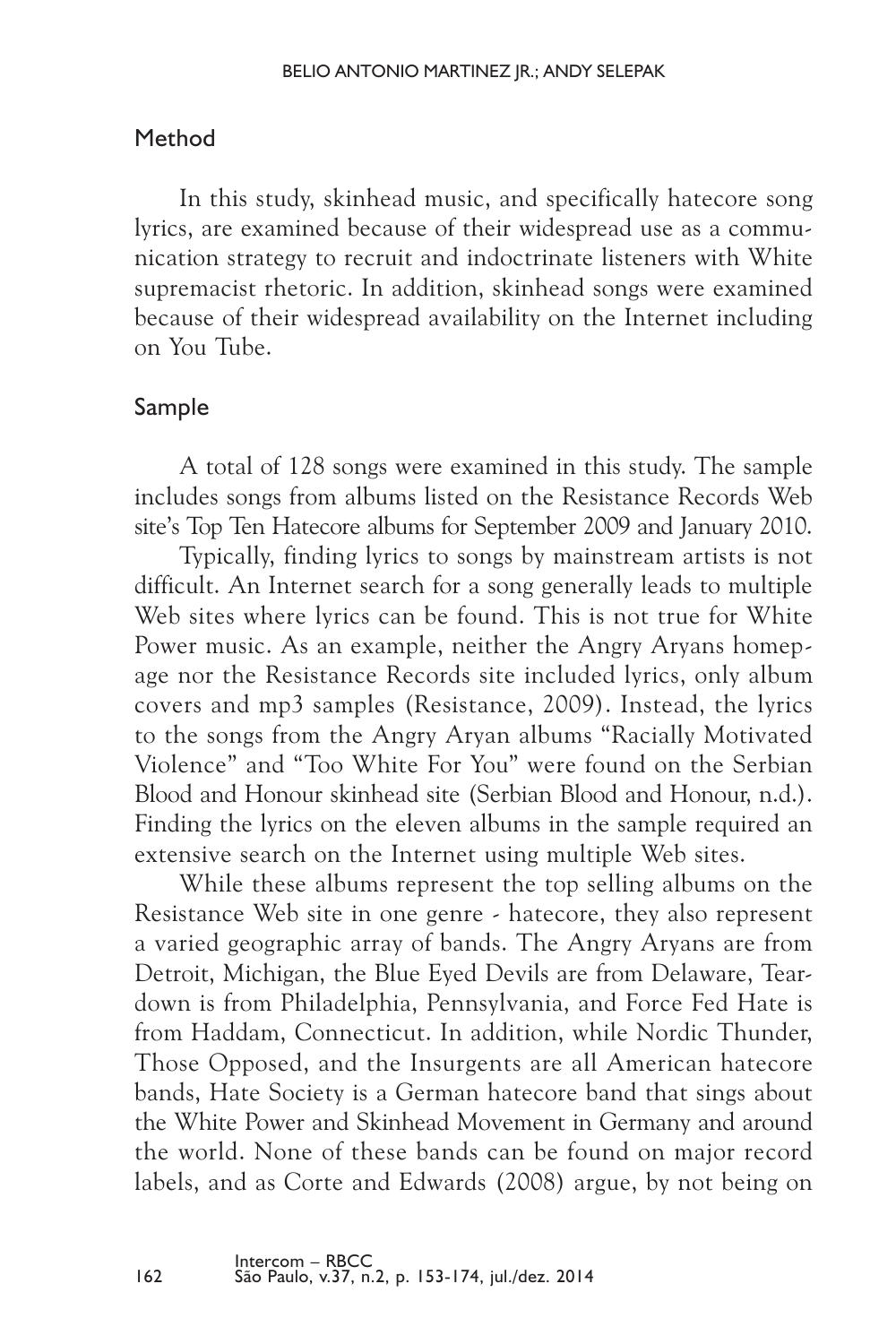a major label demonstrates their opposition and resistance to the mainstream.

## Analysis

The genre "Hatecore music" was the unit of analysis in this study. The units of observation were each individual song. Lincoln and Guba's (1985) grounded theory approach was used in order to unitize, categorize and analyze the song lyrics. Grounded theory provided a framework to identify emergent themes in the song lyrics and to address the central questions in this study (LINCOLN; Guba, p.208). Grounded theory does not rely on a priori schemes for analysis. Instead, grounded theory suggests that only through a process guided by praxis and reflexivity, can emergent themes be identified after a level of saturation is achieved (LINCOLN; GUBA, 1995). Lyrics were therefore first examined for relevant themes prior to being analyzed and then broken down into individual messages and coded per research question. A similar method was used by Martinez and Selepak (2013) in a study of skinhead lyrics by the band the Angry Aryans.

## Results

Results for RQ1 may best be summed up in the song *Mud Man*  by the Angry Aryans*:* "Ship out the gooks, deport all the blacks, Remove the parasites from our backs." When minorities were specifically mentioned, hatecore lyrics was loaded with hatred, used racial slurs, and defined minorities using sterotypes. In *I Hate You,* the Blue Eyed Devils sing about blacks, "What the fuck have you done since freed from the noose – Not a fucking thing and there's no excuse. Can't stand on your own, welfares your crutch – And you have to question why I hate so much."

But, blacks are not the only minority described with negative racial stereotypes. In *Occupation* by the Blue Eyed Devils, the band refers to Jews as "An infectious disease in every land they have been." In *Islam (Religion of Whores)* the Angry Aryans refer to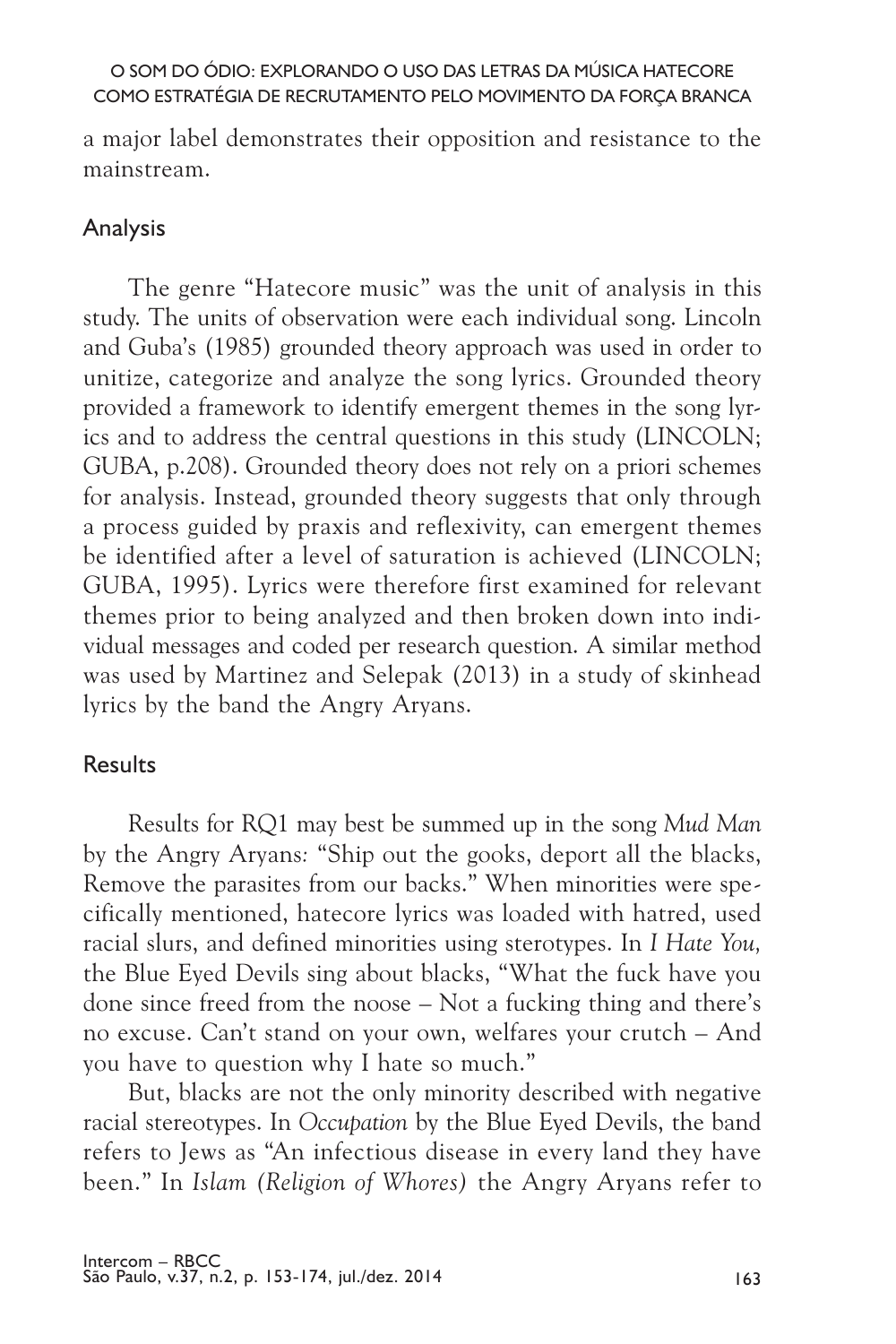the prophet Muhammad as a "shoe-shine boy" and end the song attacking Muslims and homosexuals.

Many of the lyrics also target those who take American jobs located in the United States or through outsourcing. In the song *Decline* by Force Fed Hate, the bad refers to illegal aliens from Mexico as "parasites". In *It's In the Air,* by Force Fed Hate, illegal immigrants are called "Cheap fucking labor from south of the border," and claim there are already too many immigrants not assimilating to white American culture.

Results for RQ2 show that whites are encouraged to physically harm "others". This violent rage is evident in the song *Back to the*  Good Ole' Days, the Insurgents sing, "You're out of control nigger" and continues, "Whip you with a length of cord. Whack you with a two-by-four," later adding, "Time to die nigger".

In the song *Take Part of It,* the German band, Hate Society sings "It's time to stand up and slay the red beast" when referring to communists, but also declares a "racial holy war" against "immigrants," "foreigners," and "Zionist lies," and twice in the song sings, "All Jews are put in trains to leave to the east!," which is a reference to concentration camps in Poland during World War II. In *Burning Cross*, Hate Society sings, "Now we get rid of you – We kill all the niggers now! Can't you see our cross is burning? We kill all the niggers now!", later continuing, "We kill all the turks now! Can't you see our cross is burning? We kill all the turks now!"

Hate Society demonstrates a desire for violence toward nonwhites in Germany with lyrics in the song *One Day* that include, "immigration-scum, killing them make much fun!" The song *What's Left* by Force Fed Hate, reiterates the point that the enemies of the skinhead movement are numerous, singing, "the deck is stacked," but with the response that "When words lose their force you go to speak with your fist," and contains the encouragement lyrics to other skinheads of "Prepare for war," adding, "Don't think I won't kill in order to survive," and "The animal attacks with its back to the wall".

The most brutal and violent lyrics are reserved for songs about white race traitors. Skinheads Against Racial Prejudice,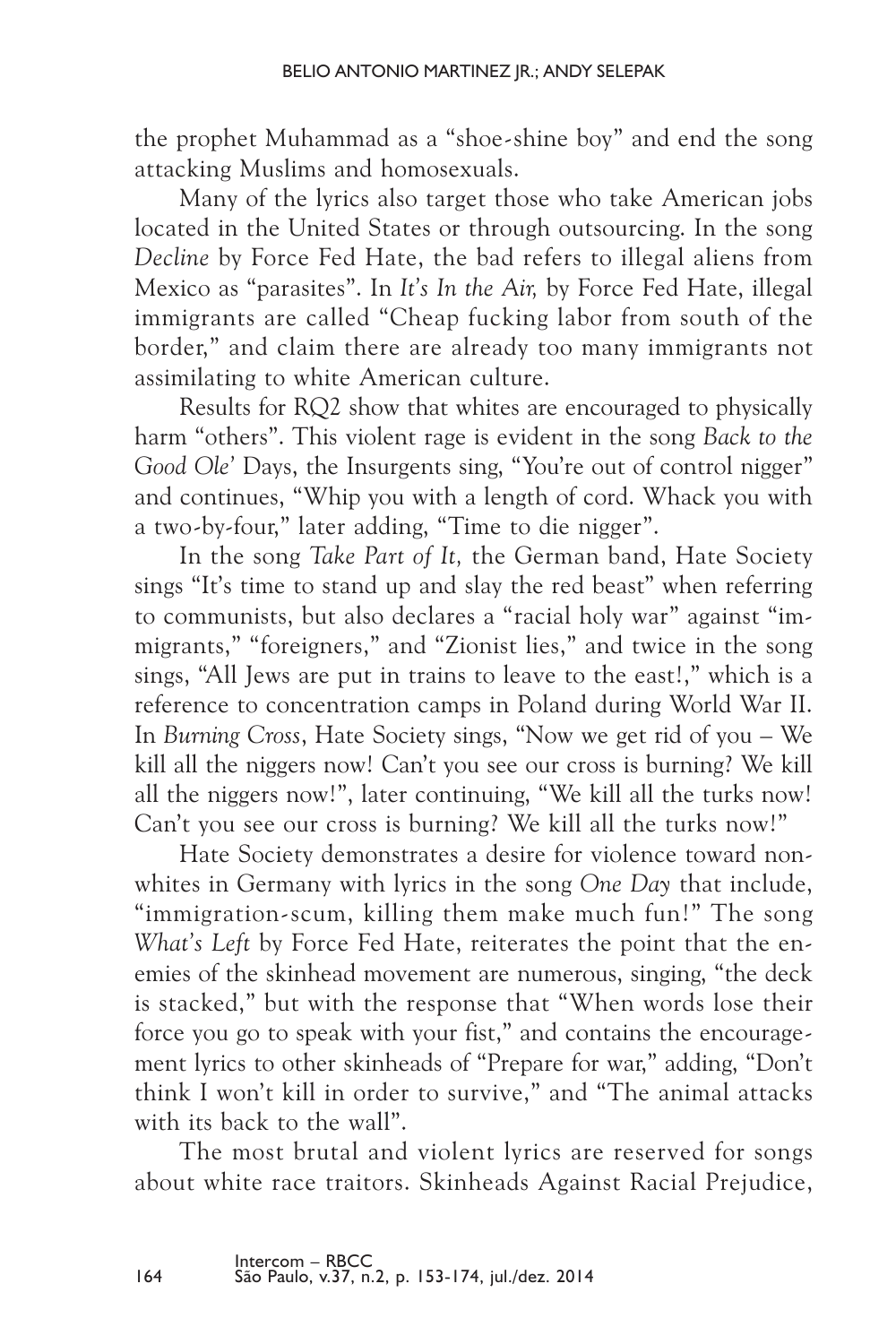known as SHARPs, are singled out in the Angry Aryans' song *Self Hate-Suicide* where they sing that "Niggers think you're a nazi and proceed to beat you up," adding "The rules to be a sharpskin go like this. Denounce your heritage, like the jew ass you kiss. Destroy your own race and honor the mud." In *Fence Sitter* by Nordic Thunder, the song also calls out SHARPs saying that others "Call you a racist, you run and hide. Respect niggers and praise Jews".

But, white women that engage in interracial relationships receive the brunt of the anger for being white traitors. The song *Extinction* by Teardown talks about whites race mixing saying they are "Breeding our extinction," and in response advocate to listeners: "Hunt them down. Kill them all." One of the most violent songs for it lyrics advocating violence toward white race traitors is *Nigger Loving Whore* by the Angry Aryans with the lyrics "Brass knuckles smash forward, crushing in her face," and continues "Your affection for a nigger makes me see red. Gonna take a baseball bat, cave in your fucked up head."

Results for RQ3 show that Jews and the "Zionist Occupational Government" are believed to be the underlying cause of black violence, drugs, homosexuality, and white oppression. In *Faggots (Give Rainbows a Bad Name)*, the Angry Aryans sings, "Homosexuality is sponsored by the jew." The song *Committed Revolutionary* by the Angry Aryans talks about the "Zionist occupation," adding the "Jewish scumbag Zionist will make sure you're never freed." In the song *Still Just a Nigger* by the Angry Aryans, blacks are described as being "A lackey for the jew".

Jews are seen as the sponsors of a conspiracy against whites, and a Jewish controlled media and government (ZOG) as the enemy to the Skinhead Movement. In the song *F.b.i.* the Blue Eyed Devils sing that the F.B.I. is the "Secret police of a Zionist state," and wants to "destroy our cause." In the song *Tear it Down,* the Blue Eyed Devils sing, "It's war against the government, legislation has taken its toll. Trash the Constitution, throw out the Bill of Rights. Force Fed Hate also seethes against the media and society's "very values with which I'm at war," saying that "The media's a tool, for brainwashing fools – It happens in the street,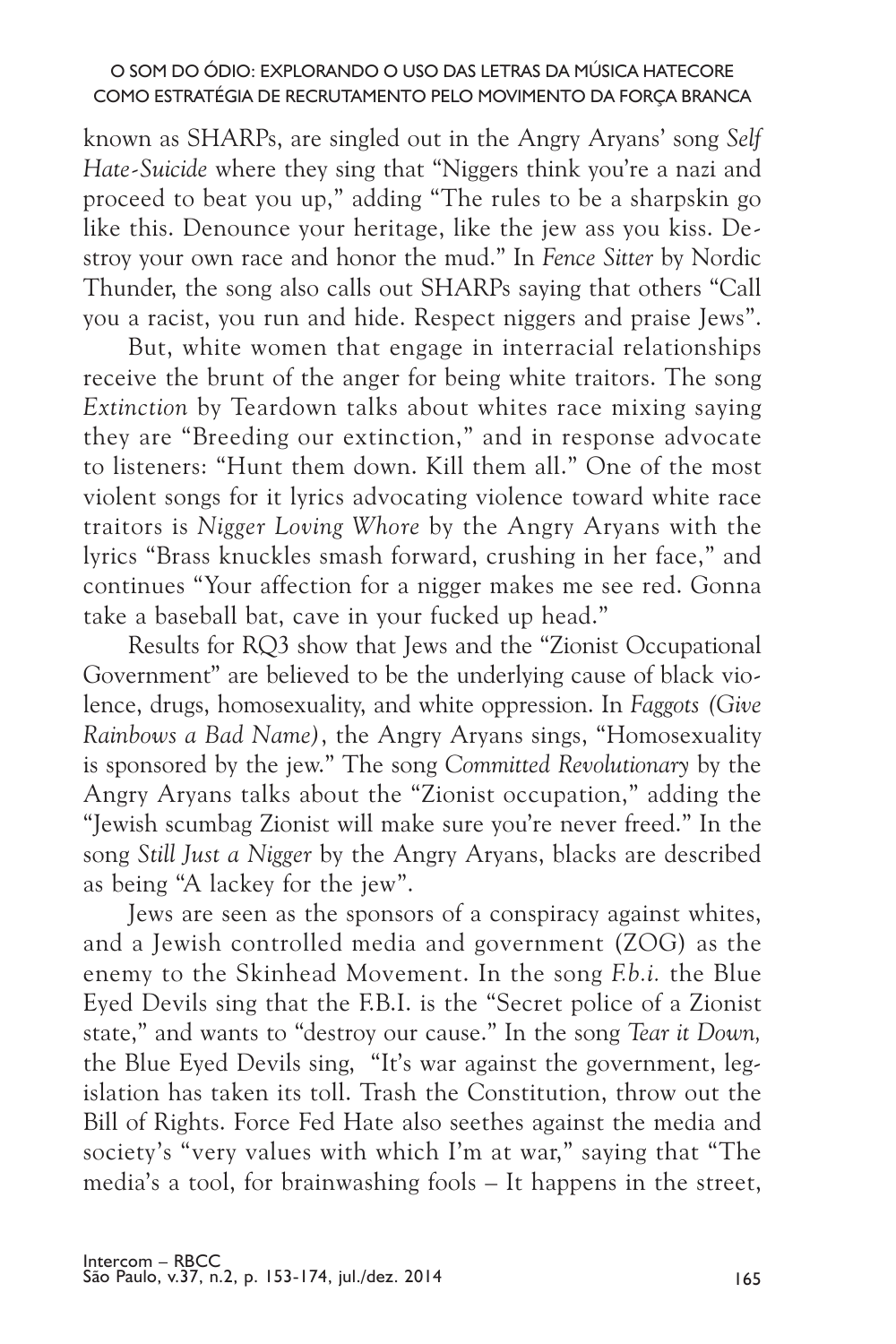in your church's and schools" in *Classless.* The Blue Eyed Devils also call on violence toward the criminal justice system, singing in *Imprisoned,* "I'll slice the filthy neck of every judge found. I'll take your dirty courts and blow them to the ground".

The results of RQ4, shows that hatecore skinhead lyrics attempt to persuade whites that joining the Skinhead Movement is in their best interest. Often lyrics act as a source of promotion of personal strength, advocating that skinheads fight for their freedoms. The song *White Victory* by the Blue Eyed Devils contains the lyrics, "The power to save our race rests solely in our hands." In *Rise,* the Blue Eyed Devils sing, "Withstand the pressure, from the ashes we will Rise, Rise, to kill, their lies." The song *White Minority* by the Angry Aryans explains to whites they need to stand up for their race and have "White Pride." Nordic Thunder sings in the song *Fence Sitter,* "When will you stand up and be a man? We gotta keep fighting to save our land. You've gotta stop hiding behind your guilt. And take back the country that we have built."

An additional and prominent theme throughout many of the songs was the encouraging of whites to act as lone wolfs against the enemies of whites. The song *Retribution* by the Blue Eyed Devils contains the lyrics, "I will fight forever, even if I stand alone!" The song *Fucked* by the Blue Eyed Devils has the lyrics, "Concealed and cloaked between those I oppose. Consecrating my weapons with the blood of foes." In *Rise,* the Blue Eyed Devils sing, "An army of one, Stick to my gun." In the song *From Within,*  Teardown sings, "Strike at their heart, a death blow. A wolf in disguise, gonna destroy their lies".

The answer to RQ5 is clearly expressed in *Extinction is Forever* by the Angry Aryans with the lyrics, "Extinction is forever, that is nature's guarantee. We'll unify our masses or become a memory." Many of the songs examined express what could be considered nihilistic beliefs that the United States and whites may be doomed. These visions of the end of the white race can be found in a number of the songs often blaming the potential for white extinction as the goal of minorities, Jews, and the government. The song *Violence* by the Blue Eyed Devils insinuates that the government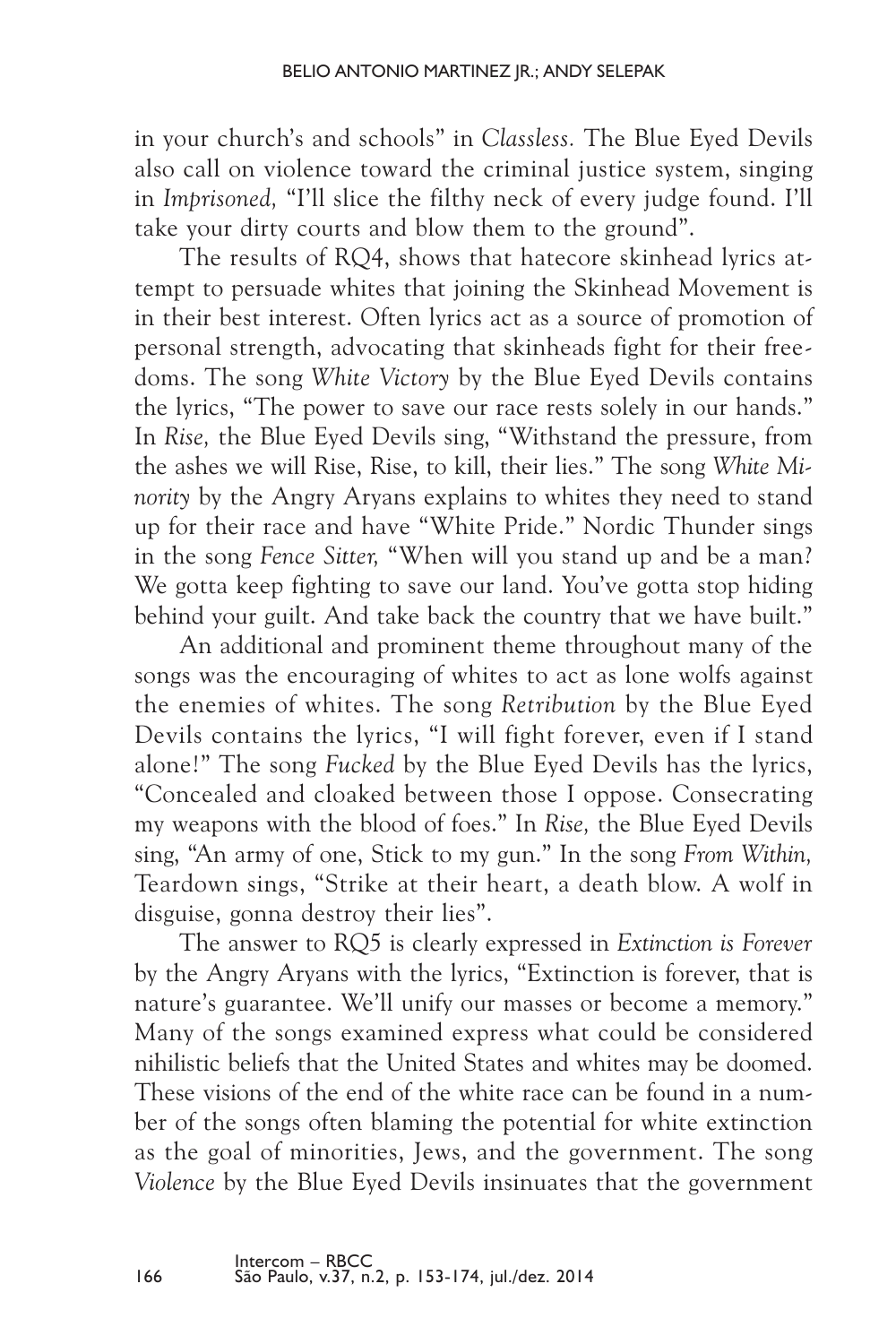and "system" are oppressors and that "Planned white extinction is their crime." The song concludes the only way to prevent the government from destroying whites and white culture is to "Attack the oppressor, erase any doubt, Vent your frustration, it's time to lash out," The idea of a declining society, and of whites in American, is further articulated in the song *Strikeback* by Force Fed Hate, where they sing, "What it took our families generations to build – In another 20 years it will be all but killed".

While many of the songs contain nihilistic visions of the extinction of the white race if whites do not join the skinhead movement, other lyrics promote a vision of pure white homelands. In *Onward We March,* Force Fed Hate sings, "I know we'll preserve – For my race a new dawn is near. Free-from the filth – Free from disease. Free from the social strain – From sea to shining sea." In the song *Swastika flies again* by Hate Society, the band sings, "Time has come and this will be our dream of liberty – A new world where the swastika flies again!" RQ 6 will be addressed in the following section.

## **Discussion**

The concept of power provides a useful heuristic to interpret how hatecore music reveals the complexity of these lyrics. They articulate a sense that skinheads are a powerful population, yet in a position of oppression. Music in general is a powerful lens to view social movements, because as Eyerman argues, "the singer and the song have replaced the agitator and the demagogic speaker that characterized previous movements" (2002, p.452).

In many respects, all social movements are based on fear and power, the fear of losing power or the fear associated with being forever powerless. The Skinhead Movement thrives on both forms of fear. Hatecore music incessantly expresses the beliefs that whites are losing power in society; that like with any resource, there is a limited amount of power available; if one person or group gains it another group must lose it (MARABLE, 1993; MELKOTE; STEVES, 2001), and hatecore lyrics articulate the notion that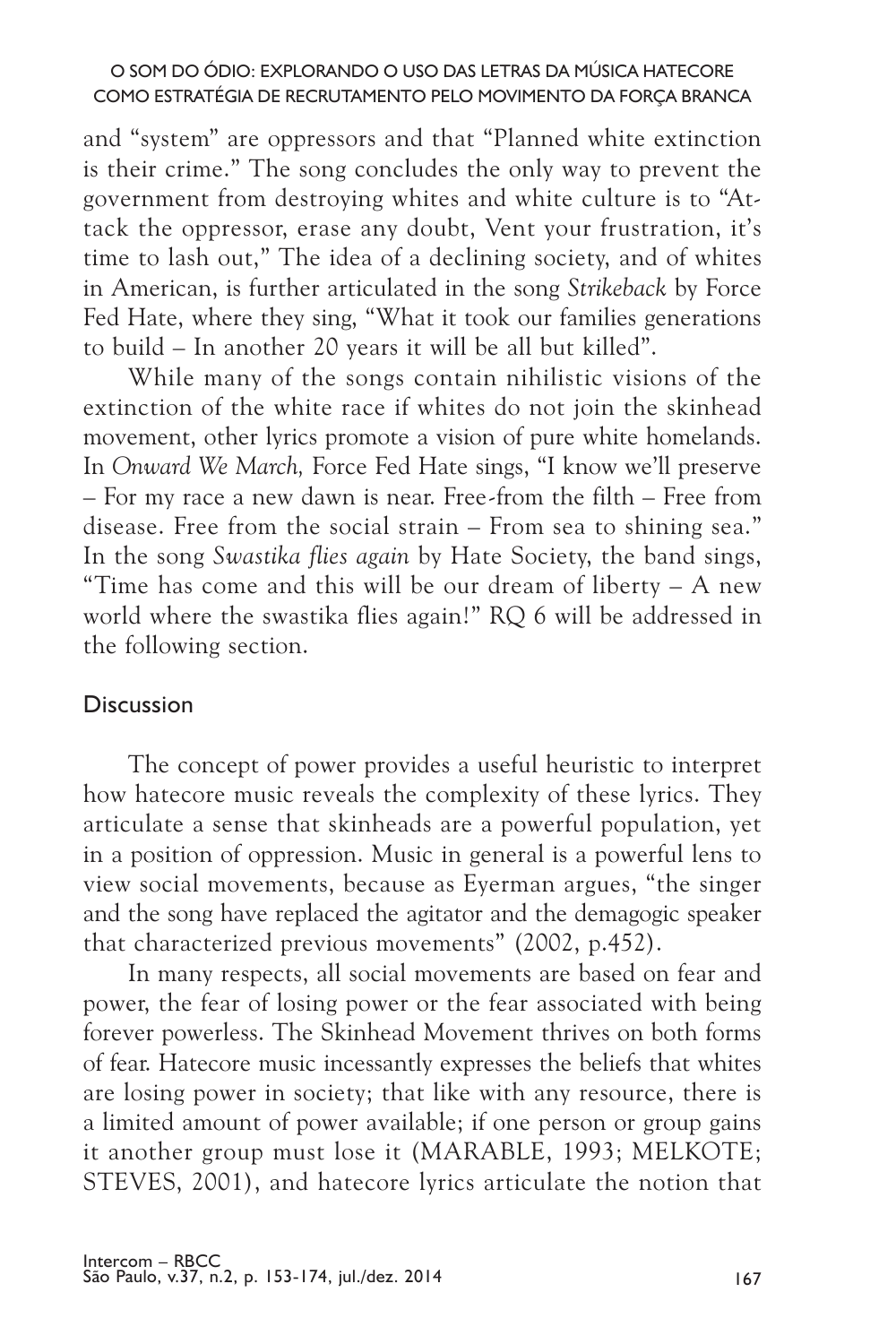what is good for minorities must be bad for whites (DUFFY, 2003). Corte and Edwards (2008) argue that while White Power and hatecore music focused on overt hate of immigrants, Jews, and minorities in general early on; the music has become reframed since the 1990s "to one of self-love and collective defence (sic) of the white race" (2008, p.6). They further suggest that the explicitly racist lyrics of early White Power and hatecore music "proved a counterproductive strategy for recruiting larger numbers and types of youth, as well as politically influencing public opinion" (2008, p.10).

Hatecore music demonstrates efforts to promote a group consciousness through song lyrics that center on collective experience as oppressed whites (Duffy, 2003). Power relations depict white supremacists as both oppressed as well as an oppressive group. This is most evident in lyrics that support the "power over" dimension (MELKOTE; STEEVES, 2001). Hatecore music lyrics describe how whites are being controlled directly by a purported Jewish conspiracy and the Zionist Occupational Government (ZOG), and indirectly through the loss of jobs and opportunity to minorities as well as losing safety and stability in society. Their response to this threat is to exert control over all non-skinheads through violence, segregation, and to return American society to its past state of white dominance. Power in this case is a force working for and against skinheads.

Skinheads want their own homeland (ARENA; ARRIGO, 2005, p.492). This desire of an all-white nation is reflected in the "power to approach," where skinheads seek separatism from all minorities. This exclusionary power gives skinheads the ability for self-determination in a nation devoid of any minorities (Blazak, 2001; Blee, 1998; Whitsel, 2001). To achieve greater "power with" as an organizational structure, they must convince more whites to join their movement, as well as convince members dispersed across the globe to view themselves as a collective movement, or if nothing else to take up arms as lone wolfs acting within the movement to achieve its goals. Skinhead music, with its White Pride lyrics, bridges geographical divisions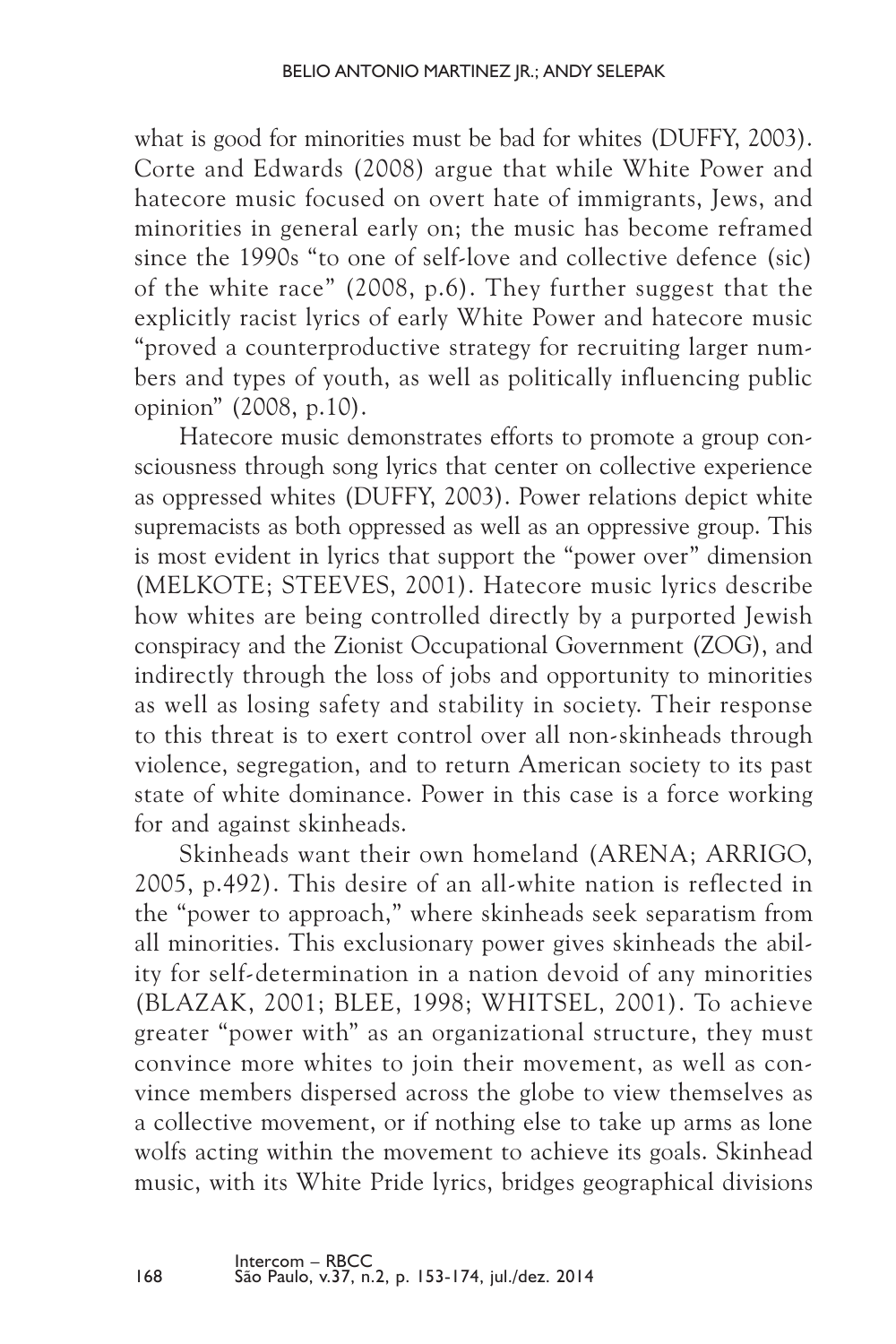and serves as a communicative strategy to achieve this end. Just as the Civil Rights Movement had its religious theme "We Shall Overcome" the Skinhead Movement has the Angry Aryans' battle cry "Let's Start a Racial War" to motivate its members to action. There are few more powerful appeals than that found in the message of the song "We Shall Overcome," with its overriding belief "of predestination and the inevitability that God's chosen people will triumph" in the "restoration and establishment of a right and proper world" (Duffy, 2003, p.309).

Despite the non-progressive agenda of the Skinhead Movement, it does share similar motivating factors with conventional social progressive movements. Whether it's perceived or real, generally speaking, social movements often advocate for alleviating the suffering of and the empowerment of disenfranchised groups in society. However, "Unlike liberal social movements, which are often lauded as progressive initiatives responding to a variety of social injustices, conservative social movements are usually regarded as irrationally motivated exercises in intolerance" (Adams; Roscigno, 2005, p.761). Hatecore music provides communication strategies, in the form of lyrical themes, that serve as a catalyst to help galvanize individual whites around common challenges and goals to thus form a social movement (MALOTT; Carroll-Miranda, 2003; Schafer, 2002; van Zomeren, Postmes, Spears, 2008). Corte and Edwards continue that White Power and hatecore music has reframed the Skinhead Movement as "advocates for an embattled, self-loving and proud race actively pursuing the legitimate goals of self-defence (sic) and self-preservation," as the victims of a "double-standard imposed by politically correct multiculturalism" (2008, p.10). Music, therefore, becomes a strategy to combat perceived oppression and empower skinheads.

## Conclusion & future research

The lyrics found in the hatecore music harnesses the resentment felt by some whites angered over a changing, multiethnic,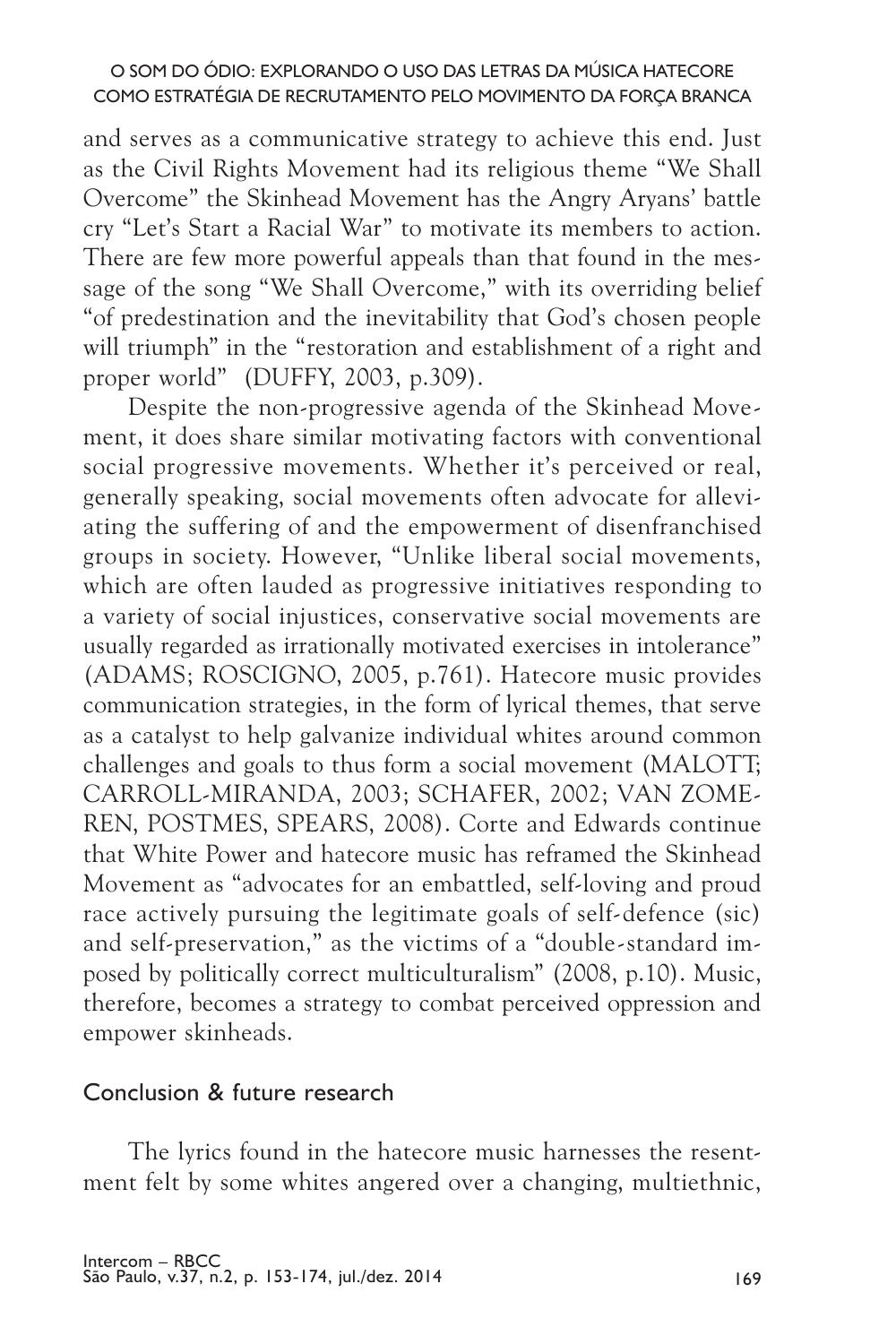and more open society of religious, sexual, and racial tolerance. The song lyrics offer minorities, the government, liberals, Jews, and white traitors as easy scapegoats to this anger. Accompanied with this anger, the lyrics provide the means for angered whites to fight back through both individual acts of violence, but more importantly, through a collective movement of violence.

The White Power movement is currently fractionalized and spread out into different organizations across the country. Even Racist Skinheads are separated into 36 different organizations across the United States (Southern Poverty Law Center, 2010). White Power music appears to be the one unifier for all skinheads and others involved in the White Power movement. The music allows members from different groups the ability to join together, put organizational differences aside, and recite the messages found in the song lyrics.

Future research should examine the music lyrics of other White Power genres to assess consistency with these findings. The effects of exposure to hatecare music should also be studied using other methodologies experimental designs. The presence of hatecore messages in other media such as on blogs and websites should also be explored. The unit of observation in future studies can also be expanded to include other skinhead communication strategies and discourse such as live music concerts, speeches, public events, print publications, social media and publicity materials.

In the United States, White Power and hatecore music continues to be legal under the First Amendment, and promoters of the music and of hatecore concerts "emphasize its rebelliousness and significance for the preservation of the white race" (CORTE; EDWARDS, 2008, p.12). Each day there is more evidence that skinheads are carrying out the violent pledges in the music and are becoming the brute force foot soldiers of the White Power movement. White Power and hatecore music have helped the Skinhead Movement embrace aspects of identity politics forged during the Civil Rights Era "to frame themselves as an embattled, persecuted, minority group at risk of extinction" (CORTE: EDWARDS, 2008, p.17). In simply listening to hatecore and internalizing the lyrics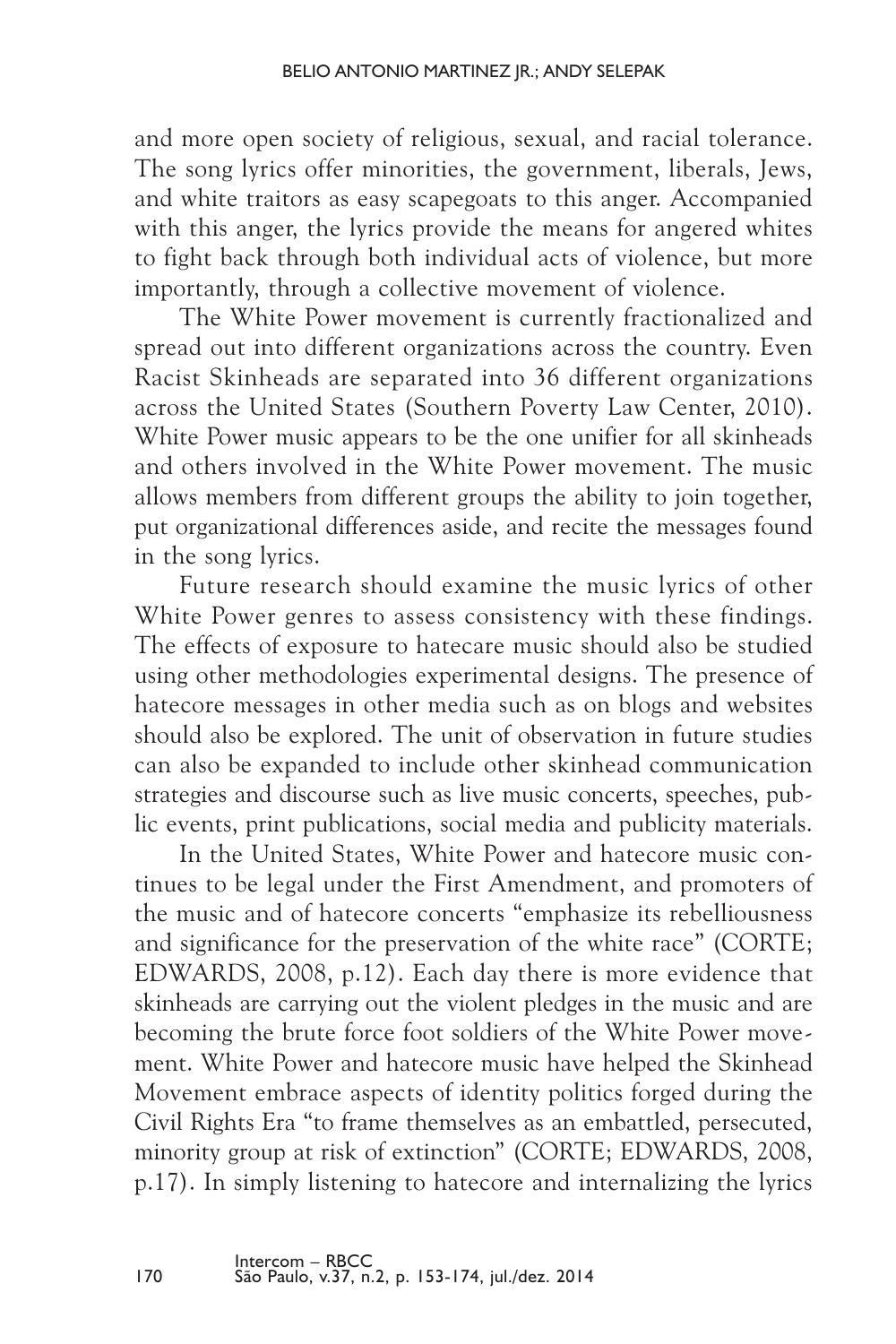and messages within the music, skinheads have the ability to both empower themselves and the Skinhead Movement, as holy warriors fighting off the extinction of their race as they repeat the Angry Aryan's message of "Extinction is Forever".

## References

ADAMS, J.; Roscigno, V. J. White supremacists, oppositional culture and the World Wide Web. **Social Forces**, v. 84, n. 2, p. 759-778, 2005.

ARENA, M. P.; ARRIGO, B. A. Social psychology, terrorism, and identity: A preliminary re-examination of theory, culture, self, and society. **Behavioral Sciences and the Law**, v. 23, p. 485-506, 2005.

BECKER, P. J.; JIPSON, A. J.; KATZ, R. A timelines of the racialist movement in the United States: A teaching tool. **Journal of Criminal Justice Education**, v.2, n. 12, p. 427-453, 2001.

BLAZAK, R. White boys to terrorist men: Target recruitment of Nazi Skinheads. **The American Behavioral Scientist**, v. 6, n. 44, p. 982-1000, 2001.

BLEE, K. M. White-knuckle research: Emotional dynamics in fieldwork with racist activists. **Qualitative Sociology**, v. 4, n. 21, p. 381-399, 1998.

BLEE, K. M. Ethnographies of the far right. **Journal of Contemporary Ethnography**, v. 36, *n.* 2, p. 119-128, 2007.

BOSTDORFF, D. M. The Internet rhetoric of the Ku Klux Klan: A case study in Web site community building run amok. **Communication Studies**, v. 55, n*.*  2, p. 340-361, 2004.

CORTE, U.; EDWARDS, B. White Power music and the mobilization of racist social movements. **Music & Arts in Action**, v. 1, n. 1, p. 4-20, 2008.

DUFFY, M. E. Web of hate: A fantasy theme analysis of the rhetorical vision of Hate Groups online. **Journal of Communication Inquiry**, v. 27, n.3, p. 291-312, 2003.

EYERMAN, R. Music in movement: Cultural politics and old and new social movements. **Qualitative Sociology**, v. 25, n. 3, p. 443-458, 2002.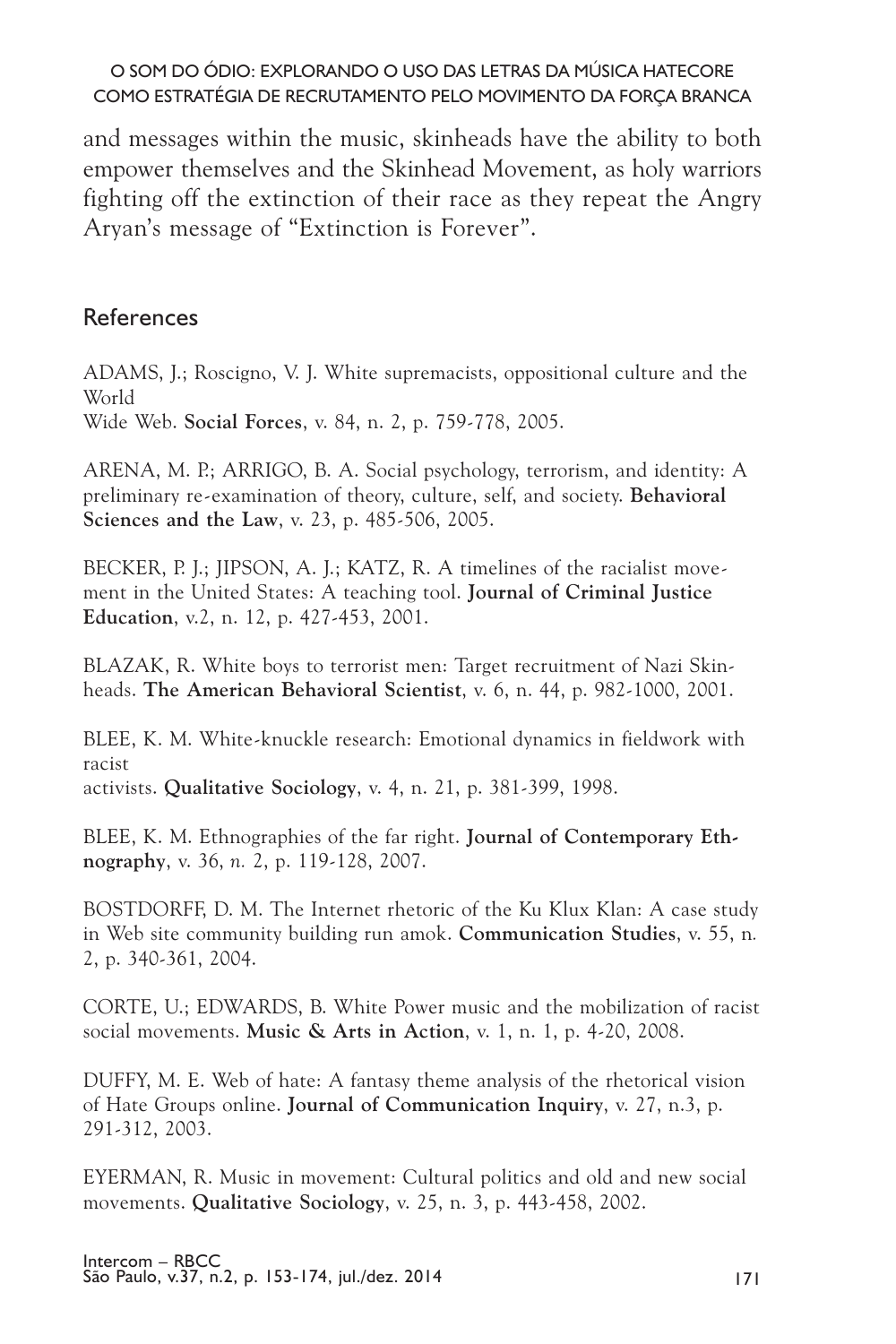#### BELIO ANTONIO MARTINEZ IR.: ANDY SELEPAK

HAENFLER, R. Rethinking subcultural resistance: Core values of the Straight Edge

Movement. **Journal of Contemporary Ethnography**, v. 33, n. 4, p. 406-436, 2004.

LEVIN, B. Cyberhate: A legal and historical analysis of Extremists' use of computer networks in America. **American Behavioral Scientist**, v. 45. n. 6, p. 958-988, 2002.

LINCOLN, Y. S. Emerging criteria for quality in qualitative and interpretive research.

**Qualitative Inquiry**, v. 1, n. 3, p. 275-290, 1995

LINCOLN, Y. S.; GUBA, E. G. **Naturalistic inquiry**. Beverly Hills, California: Sage Publications, 1985.

MALOTT, C.; CARROLL-MIRANDA, J. Punkore scenes as Revolutionary Street pedagogy. **Journal for Critical Education Policy Studies**, v. 1, n. 2, 2003.

MARABLE, M. Beyond racial identity politics: Towards a liberation theory for multicultural democracy. **Race & Class**, v. 35, n. 1, p. 113-130, 1993.

MARTINEZ, B. A.; SELEPAK, A. Power and violence in Angry Aryan song lyrics: A racist skinhead communication strategy to recruit and shape a collective identity in the white power movement. **Comunicação & Sociedade**, v. 35, n. 1, p. 153-180, 2013.

MELKOTE, S. R.; STEEVES, H. L. **Communication for development in the third world:** 

Theories and practice for empowerment. (2<sup>nd</sup> ed.). Thousand Oaks, CA: Sage Publications, 2001

SCHAFER, J. A. Spinning the web of hate: Web-based hate propaganda by extremist

organizations. **Journal of Criminal Justice and Popular Culture**, v. 2, n. 9, p. 69-88, 2002.

VAN ZOMEREN, M.; POSTMES, T.; SPEARS, R. Toward an integrative social identity model of collective action: A quantitative research synthesis of the three socio-psychological perspectives. **Psychological Bulletin**, v. 134, n. 4, p. 504-535, 2008.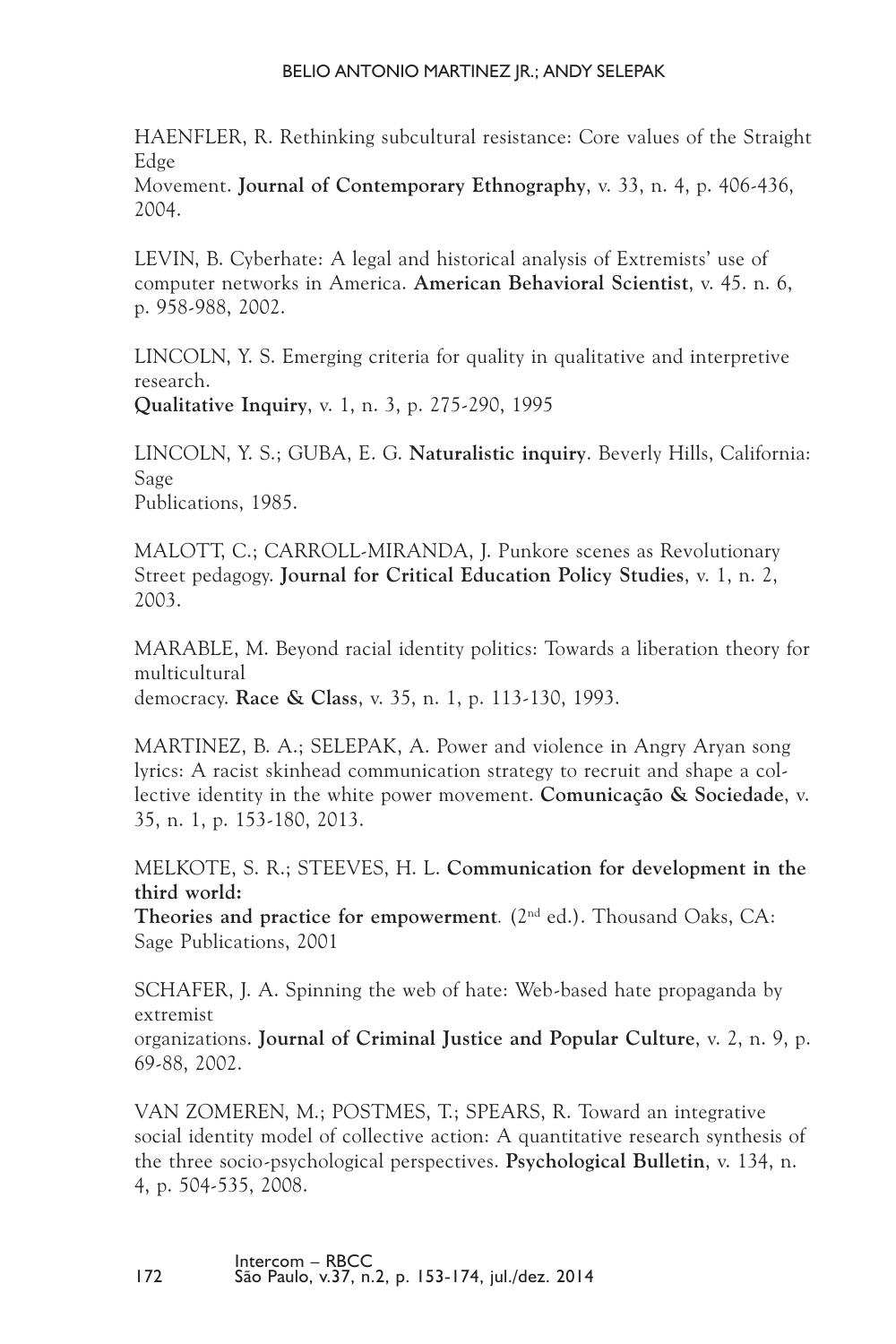WHITSEL, B. Ideological mutation and millennial belief in the American Neo-Nazi

Movement. **Studies in Conflict and Terrorism**, v. 24, p. 89-106, 2001.

ZHOU, Y.; REID, E.; QIN, J.; CHEN, H.; LAI, G. US domestic extremist groups on the web: Link and content analysis. **IEEE Intelligent Systems**, September-October, p. 44-51, 2005. **Sites:**

CATALOGUE HATECORE. **Resistance Records Web Site**, (20-?). Available at: <http://resistance.com/catalog/index.php?cPath=32\_59&osCsid=f5745b98 24d523e7da5babdb8e373325>. Accessed: September 11, 2009.

MAIN. **Serbian Blood and Honour**, [20-?]. Available at: <http://bhserbia. org/main.htm>. Accessed: April 14, 2009.

The year in hate and extremism. **The Southern Poverty Law Center,** *153,*  Intelligence Report. Available at: <http://www.splcenter.org/get-informed/ intelligence-report/browse-all-issues/2014/spring/The-Year-in-Hate-and-Extremism>. Accessed: February 27, 2013.

#### Reports:

The year in hate. **The Southern Poverty Law Center**, n. 129*,* p. 51-69, 2008. Intelligence Report*.*

The year in hate. **The Southern Poverty Law Center**, n. 133*,* p. 49-69, 2009. Intelligence Report*.*

Rage on the right: The year in hate and extremism. **The Southern Poverty Law Center**, n. 137*,* p. 40-63, 2010. Intelligence Report*.*

#### **Belio A. Martinez Jr.**

Associate Professor PhD in Communication from the College of Journalism and Communications, University of Florida (UF), Gainesville, (USA). Visiting researcher in Communication for Social Development of the Program of Postgraduate Studies in the Escola de Comunicação e Artes (ECA), da Universidade de São Paulo (USP). He has Master's Degree in Communication studies from the State University of New York and Degree (BA) in Cultural Studies from Empire State College. His areas of expertise include: public opinion, political Communication, Public Relations, Communications for social change, minorities and Communication, visual Communication, media and social media framework